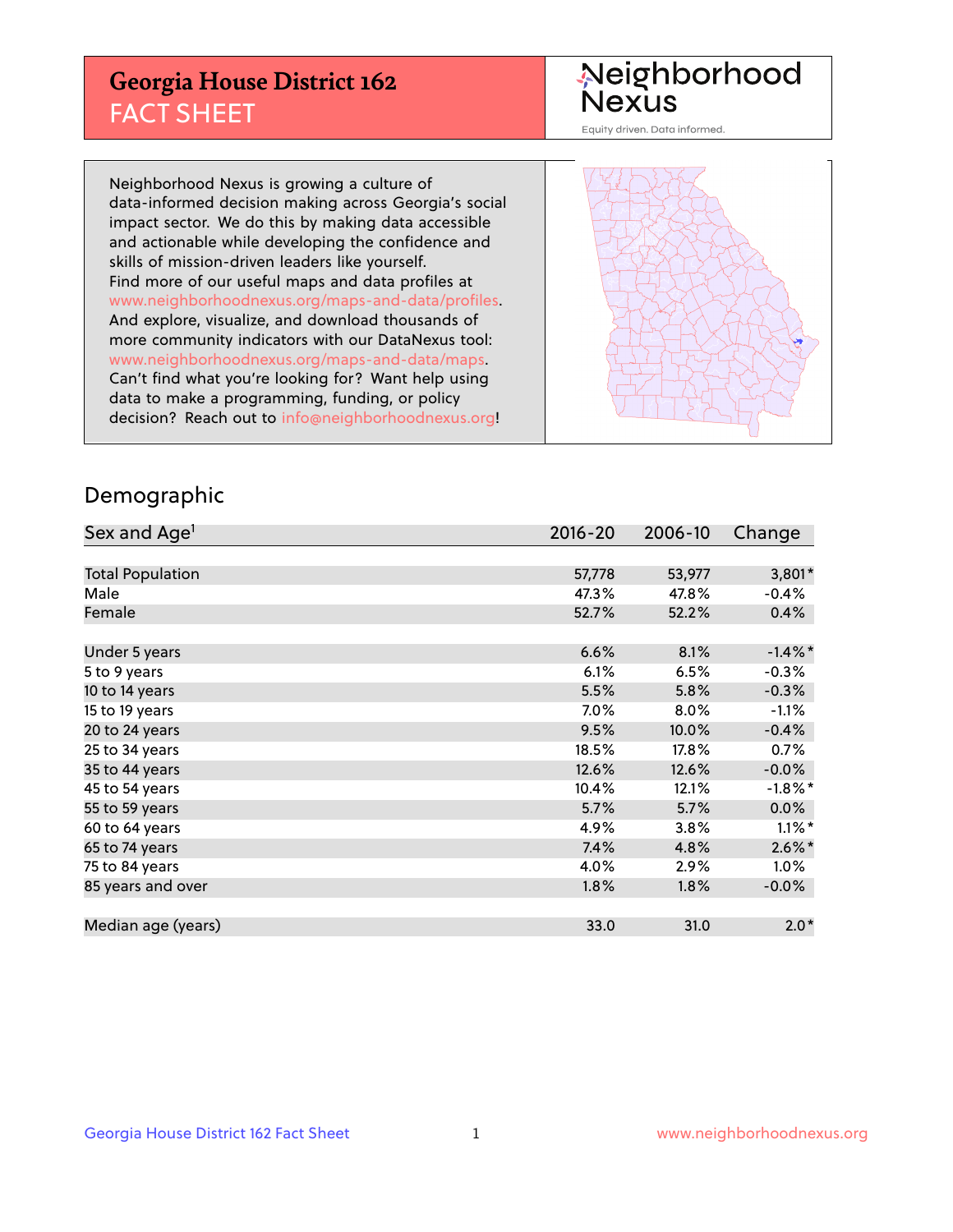## Demographic, continued...

| Race <sup>2</sup>                                            | $2016 - 20$ | 2006-10 | Change          |
|--------------------------------------------------------------|-------------|---------|-----------------|
| <b>Total population</b>                                      | 57,778      | 53,977  | $3,801*$        |
| One race                                                     | 95.3%       | 98.7%   | $-3.4%$         |
| White                                                        | 46.0%       | 52.8%   | $-6.8\%$ *      |
| <b>Black or African American</b>                             | 43.2%       | 40.9%   | 2.3%            |
| American Indian and Alaska Native                            | 0.4%        | 0.1%    | 0.3%            |
| Asian                                                        | 3.5%        | 3.3%    | 0.3%            |
| Native Hawaiian and Other Pacific Islander                   | 0.2%        | 0.1%    | 0.1%            |
| Some other race                                              | 2.0%        | 1.5%    | 0.5%            |
| Two or more races                                            | 4.7%        | 1.3%    | $3.4\%$ *       |
| Race alone or in combination with other race(s) <sup>3</sup> | $2016 - 20$ | 2006-10 | Change          |
|                                                              |             |         |                 |
| Total population                                             | 57,778      | 53,977  | $3,801*$        |
| White                                                        | 49.4%       | 54.0%   | $-4.5%$ *       |
| <b>Black or African American</b>                             | 45.8%       | 41.5%   | 4.4%*           |
| American Indian and Alaska Native                            | 1.0%        | 0.4%    | 0.6%            |
| Asian                                                        | 5.0%        | 3.6%    | $1.4\%$ *       |
| Native Hawaiian and Other Pacific Islander                   | 0.4%        | 0.2%    | 0.2%            |
| Some other race                                              | 3.4%        | 1.8%    | $1.5\%$ *       |
|                                                              |             |         |                 |
| Hispanic or Latino and Race <sup>4</sup>                     | $2016 - 20$ | 2006-10 | Change          |
|                                                              |             |         |                 |
| <b>Total population</b>                                      | 57,778      | 53,977  | $3,801*$        |
| Hispanic or Latino (of any race)                             | 9.5%        | 7.7%    | 1.8%            |
| Not Hispanic or Latino                                       | 90.5%       | 92.3%   | $-1.8\%$ *      |
| White alone                                                  | 40.2%       | 46.8%   | $-6.5%$ *       |
| Black or African American alone                              | 42.2%       | 40.6%   | 1.6%            |
| American Indian and Alaska Native alone                      | 0.3%        | 0.1%    | 0.3%            |
| Asian alone                                                  | 3.5%        | 3.2%    | 0.3%            |
| Native Hawaiian and Other Pacific Islander alone             | 0.2%        | 0.1%    | 0.1%            |
| Some other race alone                                        | 0.4%        | 0.4%    | $-0.0%$         |
| Two or more races                                            | 3.6%        | 1.1%    | $2.6\%$ *       |
| U.S. Citizenship Status <sup>5</sup>                         | $2016 - 20$ | 2006-10 | Change          |
|                                                              |             |         |                 |
| Foreign-born population                                      | 4,343       | 4,334   | 10 <sup>°</sup> |
| Naturalized U.S. citizen                                     | 50.6%       | 30.3%   | 20.2%*          |
| Not a U.S. citizen                                           | 49.4%       | 69.7%   | $-20.2%$        |
| Citizen, Voting Age Population <sup>6</sup>                  | $2016 - 20$ | 2006-10 | Change          |
| Citizen, 18 and over population                              | 43,371      | 38,176  | 5,195*          |
| Male                                                         | 46.4%       | 45.8%   | 0.6%            |
| Female                                                       | 53.6%       | 54.2%   | $-0.6%$         |
|                                                              |             |         |                 |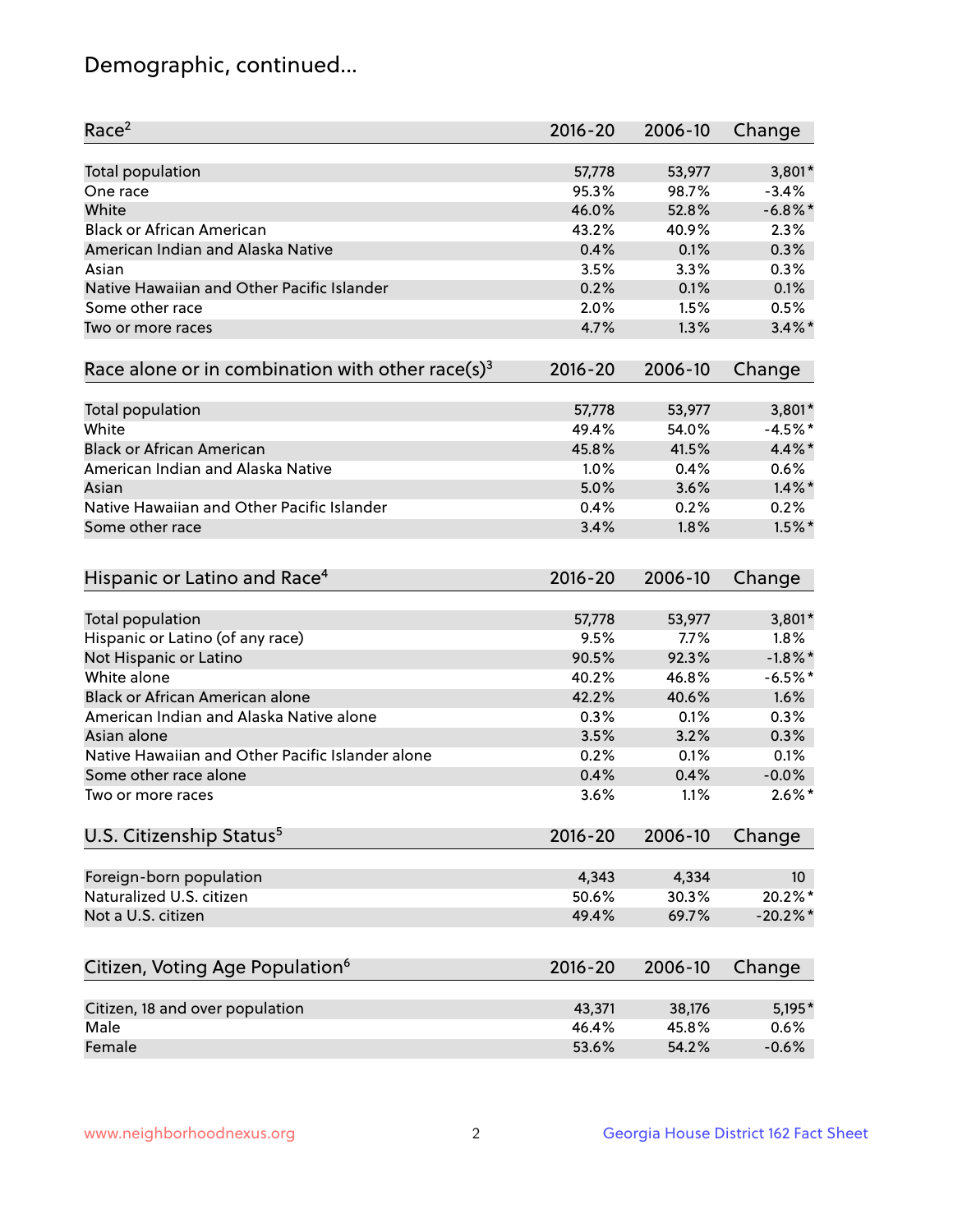#### Economic

| Income <sup>7</sup>                                 | 2016-20 | 2006-10 | Change     |
|-----------------------------------------------------|---------|---------|------------|
|                                                     |         |         |            |
| All households                                      | 21,729  | 21,174  | 555        |
| Less than \$10,000                                  | 6.9%    | 7.6%    | $-0.7%$    |
| \$10,000 to \$14,999                                | 3.1%    | 4.9%    | $-1.8\%$ * |
| \$15,000 to \$24,999                                | 8.9%    | 12.0%   | $-3.1\%$ * |
| \$25,000 to \$34,999                                | 11.9%   | 14.9%   | $-3.0\%$ * |
| \$35,000 to \$49,999                                | 15.9%   | 16.7%   | $-0.8%$    |
| \$50,000 to \$74,999                                | 18.9%   | 21.0%   | $-2.1%$    |
| \$75,000 to \$99,999                                | 15.5%   | 11.0%   | 4.5%*      |
| \$100,000 to \$149,999                              | 12.4%   | 7.8%    | 4.6%*      |
| \$150,000 to \$199,999                              | 3.3%    | 2.9%    | 0.4%       |
| \$200,000 or more                                   | 3.2%    | 1.4%    | 1.8%       |
| Median household income (dollars)                   | 53,058  | 43,873  | 9,185*     |
| Mean household income (dollars)                     | 70,775  | 56,169  | 14,607*    |
| With earnings                                       | 80.5%   | 83.9%   | $-3.4\%$ * |
| Mean earnings (dollars)                             | 67,836  | 55,487  | 12,350*    |
| <b>With Social Security</b>                         | 28.3%   | 21.6%   | $6.7\%$ *  |
| Mean Social Security income (dollars)               | 19,415  | 14,390  | 5,026*     |
| With retirement income                              | 21.0%   | 15.1%   | $6.0\%$ *  |
| Mean retirement income (dollars)                    | 26,383  | 21,925  | 4,459*     |
| With Supplemental Security Income                   | 5.7%    | 2.4%    | $3.4\%$ *  |
| Mean Supplemental Security Income (dollars)         | 8,107   | 7,475   | 632        |
| With cash public assistance income                  | 1.5%    | 0.8%    | 0.7%       |
| Mean cash public assistance income (dollars)        | 1,093   | 2,726   | $-1,633$   |
| With Food Stamp/SNAP benefits in the past 12 months | 11.5%   | 5.2%    | $6.3\%$ *  |
|                                                     |         |         |            |
| Families                                            | 13,082  | 13,046  | 36         |
| Less than \$10,000                                  | 6.1%    | 5.0%    | 1.0%       |
| \$10,000 to \$14,999                                | 1.4%    | 3.6%    | $-2.2%$    |
| \$15,000 to \$24,999                                | 5.7%    | 9.1%    | $-3.3\%$ * |
| \$25,000 to \$34,999                                | 11.4%   | 14.9%   | $-3.4%$    |
| \$35,000 to \$49,999                                | 12.8%   | 15.7%   | $-3.0%$    |
| \$50,000 to \$74,999                                | 20.9%   | 23.1%   | $-2.2%$    |
| \$75,000 to \$99,999                                | 18.0%   | 12.7%   | $5.3\%$ *  |
| \$100,000 to \$149,999                              | 14.5%   | 10.0%   | 4.5%*      |
| \$150,000 to \$199,999                              | 4.4%    | 3.7%    | 0.7%       |
| \$200,000 or more                                   | 4.9%    | 2.1%    | 2.7%       |
| Median family income (dollars)                      | 59,465  | 51,448  | 8,017*     |
| Mean family income (dollars)                        | 83,063  | 64,615  | 18,448*    |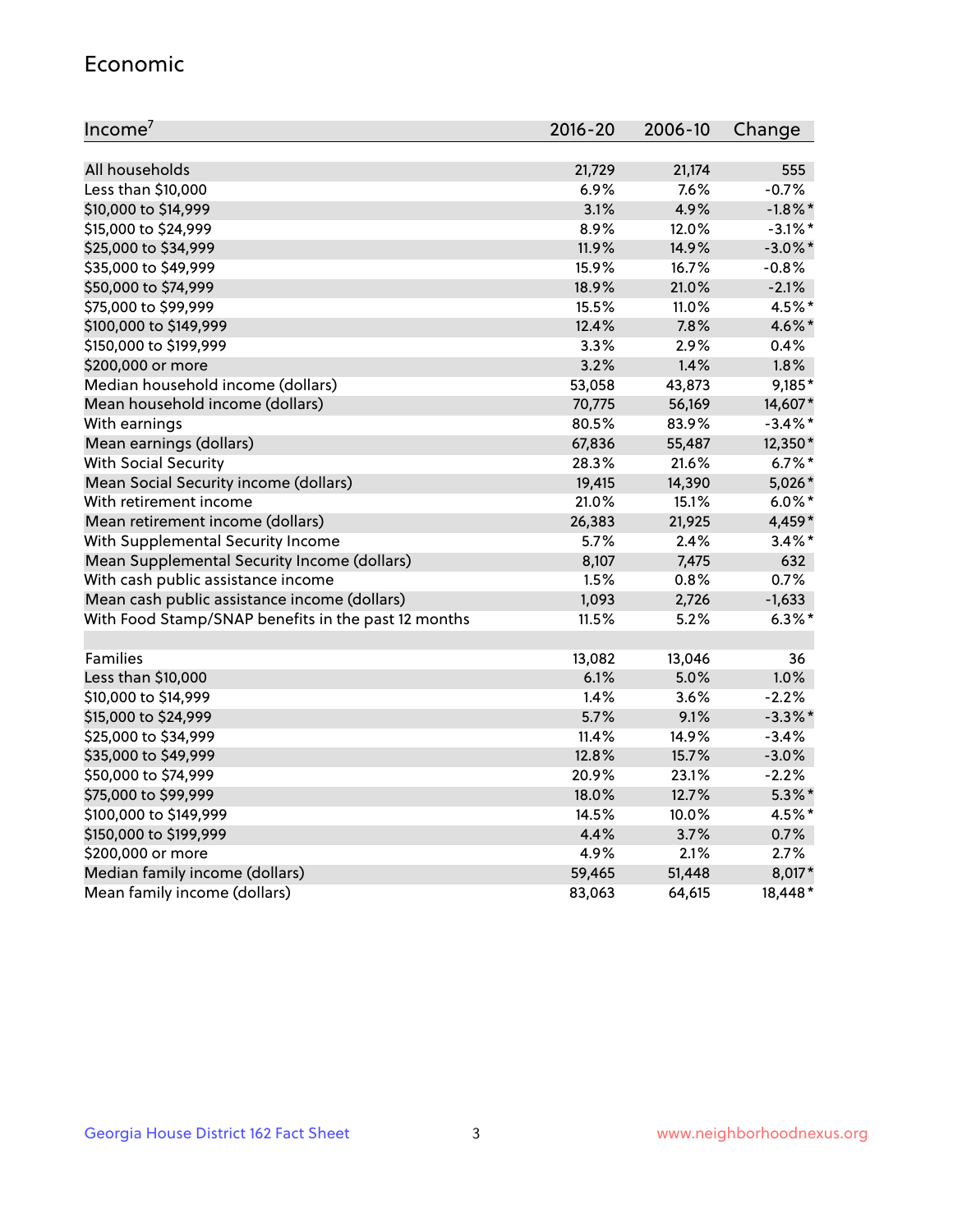## Economic, continued...

| Income, continued <sup>8</sup>                                        | $2016 - 20$ | 2006-10 | Change   |
|-----------------------------------------------------------------------|-------------|---------|----------|
|                                                                       |             |         |          |
| Nonfamily households                                                  | 8,647       | 8,128   | 519      |
| Median nonfamily income (dollars)                                     | 39,758      | 32,542  | $7,216*$ |
| Mean nonfamily income (dollars)                                       | 49,373      | 40,928  | 8,446*   |
| Median earnings for workers (dollars)                                 | 28,145      | 27,114  | 1,031    |
| Median earnings for male full-time, year-round workers                | 40,379      | 38,393  | 1,986*   |
| (dollars)                                                             |             |         |          |
| Median earnings for female full-time, year-round workers<br>(dollars) | 37,006      | 31,755  | $5,252*$ |
| Per capita income (dollars)                                           | 28,751      | 22,938  | $5,813*$ |
|                                                                       |             |         |          |
| Families and People Below Poverty Level <sup>9</sup>                  | 2016-20     | 2006-10 | Change   |
|                                                                       |             |         |          |
| <b>All families</b>                                                   | 10.2%       | 10.6%   | $-0.4%$  |
| With related children under 18 years                                  | 16.7%       | 14.8%   | 1.9%     |
| With related children under 5 years only                              | 12.7%       | 15.5%   | $-2.8%$  |
| Married couple families                                               | 4.0%        | 4.9%    | $-1.0%$  |
| With related children under 18 years                                  | 3.0%        | 6.3%    | $-3.3%$  |
| With related children under 5 years only                              | 1.4%        | 2.0%    | $-0.6%$  |
| Families with female householder, no husband present                  | 22.4%       | 25.3%   | $-3.0%$  |
| With related children under 18 years                                  | 34.5%       | 28.4%   | 6.1%     |
| With related children under 5 years only                              | 32.3%       | 39.3%   | $-7.1%$  |
| All people                                                            | 13.8%       | 13.5%   | 0.3%     |
| Under 18 years                                                        | 20.4%       | 18.6%   | 1.8%     |
| Related children under 18 years                                       | 20.4%       | 17.8%   | 2.7%     |
| Related children under 5 years                                        | 21.6%       | 22.8%   | $-1.3%$  |
| Related children 5 to 17 years                                        | 19.9%       | 15.2%   | 4.8%     |
| 18 years and over                                                     | 11.9%       | 11.8%   | 0.1%     |
| 18 to 64 years                                                        | 13.1%       | 11.8%   | 1.3%     |
| 65 years and over                                                     | 6.1%        | 11.8%   | $-5.7%$  |
| People in families                                                    | 11.5%       | 11.3%   | 0.2%     |
| Unrelated individuals 15 years and over                               | 21.2%       | 21.6%   | $-0.4%$  |
|                                                                       |             |         |          |
| Non-Hispanic white people                                             | 9.8%        | 10.6%   | $-0.8%$  |
| Black or African-American people                                      | 17.2%       | 16.3%   | 0.9%     |
| Asian people                                                          | 6.5%        | 12.8%   | $-6.4%$  |
| Hispanic or Latino people                                             | 20.8%       | 14.5%   | 6.4%     |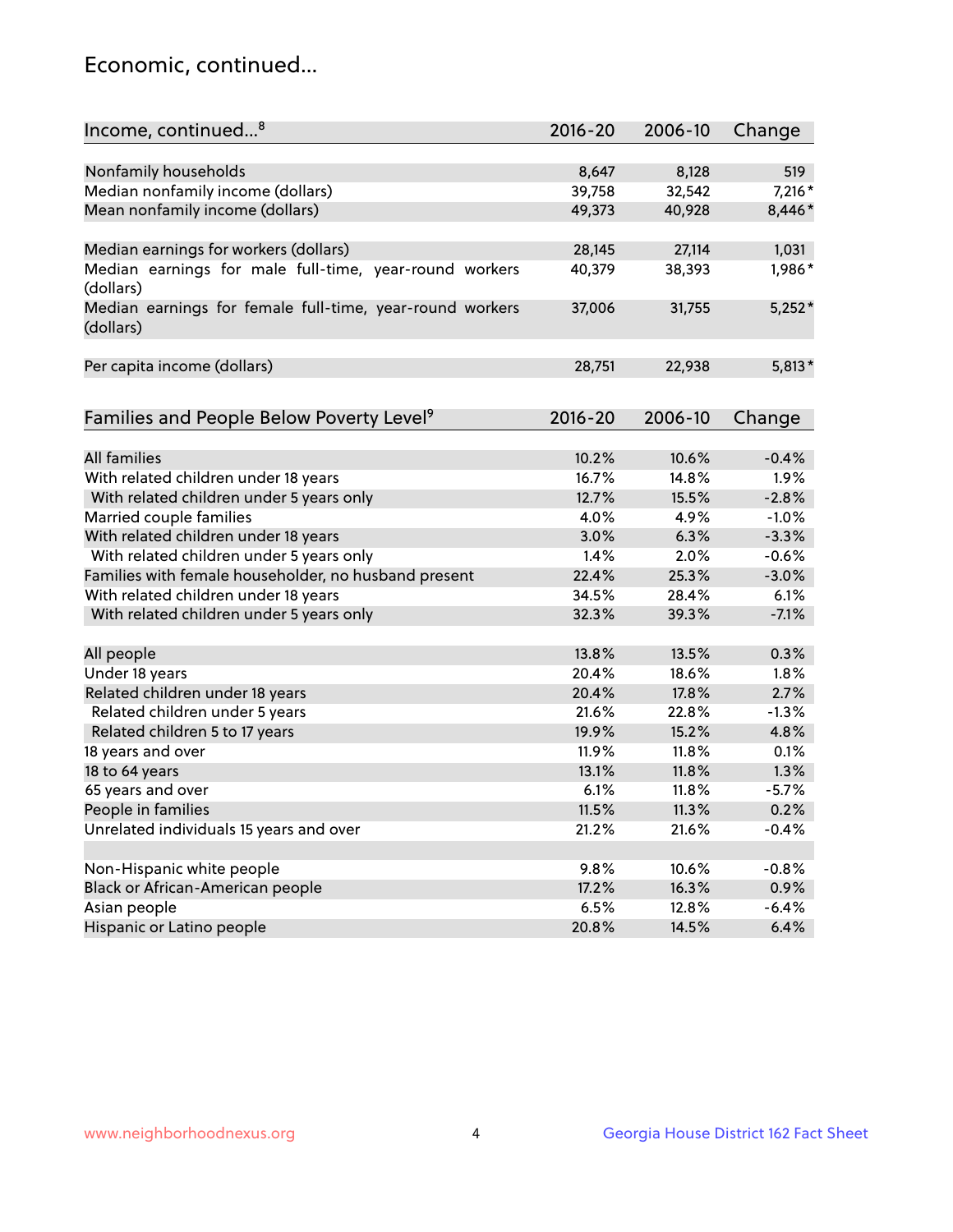## Employment

| Employment Status <sup>10</sup>                               | $2016 - 20$ | 2006-10 | Change    |
|---------------------------------------------------------------|-------------|---------|-----------|
|                                                               |             |         |           |
| Population 16 years and over                                  | 46,630      | 42,385  | 4,246*    |
| In labor force                                                | 68.7%       | 68.0%   | 0.7%      |
| Civilian labor force                                          | 65.0%       | 64.5%   | 0.5%      |
| Employed                                                      | 59.3%       | 59.6%   | $-0.3%$   |
| Unemployed                                                    | 5.7%        | 5.0%    | 0.8%      |
| <b>Armed Forces</b>                                           | 3.7%        | 3.4%    | 0.2%      |
| Not in labor force                                            | 31.3%       | 32.0%   | $-0.7%$   |
| Civilian labor force                                          |             |         |           |
|                                                               | 30,325      | 27,357  | 2,968*    |
| <b>Unemployment Rate</b>                                      | 8.8%        | 7.7%    | 1.2%      |
| Females 16 years and over                                     | 24,984      | 22,534  | 2,450*    |
| In labor force                                                | 65.1%       | 60.6%   | 4.5%      |
| Civilian labor force                                          | 64.5%       | 59.9%   | 4.7%      |
| Employed                                                      | 57.9%       | 55.3%   | 2.6%      |
|                                                               |             |         |           |
| Own children of the householder under 6 years                 | 4,594       | 4,960   | $-366$    |
| All parents in family in labor force                          | 74.0%       | 56.7%   | 17.3%*    |
|                                                               |             |         |           |
| Own children of the householder 6 to 17 years                 | 7,336       | 7,556   | $-220$    |
| All parents in family in labor force                          | 82.6%       | 73.7%   | 9.0%      |
|                                                               |             |         |           |
| Industry <sup>11</sup>                                        | $2016 - 20$ | 2006-10 | Change    |
| Civilian employed population 16 years and over                | 27,645      | 25,256  | 2,388*    |
| Agriculture, forestry, fishing and hunting, and mining        | 0.3%        | 0.1%    | 0.2%      |
| Construction                                                  | 4.6%        | 6.6%    | $-2.0%$   |
| Manufacturing                                                 | 8.1%        | 8.6%    | $-0.5%$   |
| Wholesale trade                                               | 1.8%        | 2.6%    | $-0.8%$   |
| Retail trade                                                  | 14.6%       | 16.2%   | $-1.6%$   |
| Transportation and warehousing, and utilities                 | 7.2%        | 6.3%    | 0.9%      |
| Information                                                   | 1.3%        | 0.8%    | 0.4%      |
| Finance and insurance, and real estate and rental and leasing | 4.0%        | 5.4%    | $-1.4%$   |
| Professional, scientific, and management, and administrative  | $9.0\%$     | 8.3%    | 0.7%      |
| and waste management services                                 |             |         |           |
| Educational services, and health care and social assistance   | 25.2%       | 21.7%   | $3.6\%$ * |
| Arts, entertainment, and recreation, and accommodation and    | 13.7%       | 12.1%   | 1.6%      |
| food services                                                 |             |         |           |
| Other services, except public administration                  | 4.6%        | 5.3%    | $-0.8%$   |
| Public administration                                         | 5.7%        | 5.9%    | $-0.2%$   |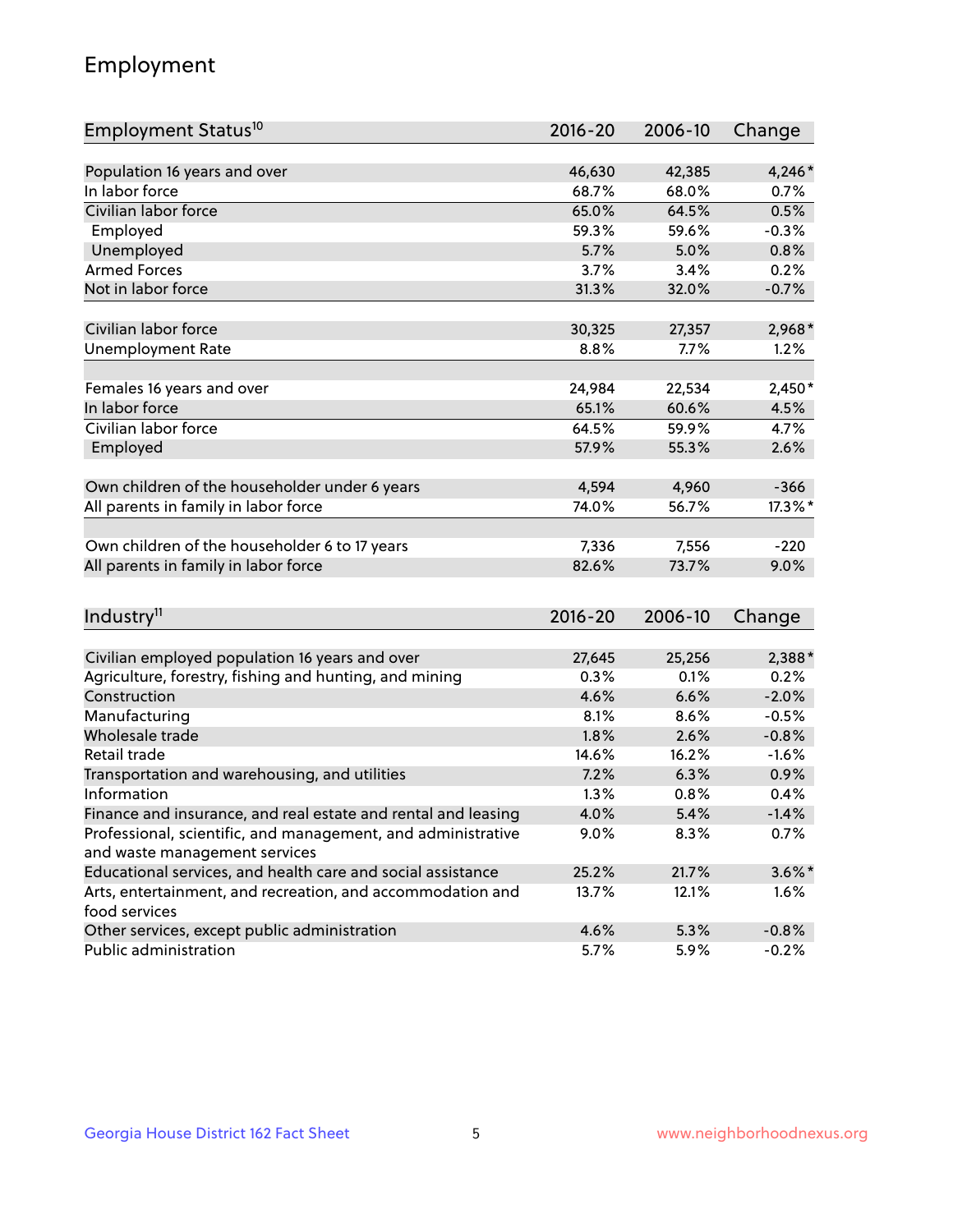## Employment, continued...

| Occupation <sup>12</sup>                                     | $2016 - 20$ | 2006-10 | Change     |
|--------------------------------------------------------------|-------------|---------|------------|
| Civilian employed population 16 years and over               | 27,645      | 25,256  | $2,388*$   |
| Management, business, science, and arts occupations          | 34.6%       | 30.2%   | $4.4\%$ *  |
| Service occupations                                          | 21.4%       | 21.2%   | 0.2%       |
| Sales and office occupations                                 | 22.4%       | 27.1%   | $-4.7\%$ * |
| Natural<br>and<br>resources,<br>construction,<br>maintenance | 6.1%        | 8.9%    | $-2.8%$    |
| occupations                                                  |             |         |            |
| Production, transportation, and material moving occupations  | 15.5%       | 12.7%   | $2.8\%$ *  |
| Class of Worker <sup>13</sup>                                | $2016 - 20$ | 2006-10 | Change     |
|                                                              |             |         |            |
| Civilian employed population 16 years and over               | 27,645      | 25,256  | $2,388*$   |
| Private wage and salary workers                              | 78.2%       | 78.8%   | $-0.5%$    |
| Government workers                                           | 17.5%       | 16.4%   | 1.2%       |
| Self-employed in own not incorporated business workers       | 3.8%        | 4.8%    | $-1.0%$    |
| Unpaid family workers                                        | 0.5%        | 0.1%    | 0.4%       |
| Job Flows <sup>14</sup>                                      | 2019        | 2010    | Change     |
|                                                              |             |         |            |
| Total Jobs in district                                       | 27,185      | 26,547  | 638        |
| Held by residents of district                                | 15.3%       | 14.6%   | 0.8%       |
| Held by non-residents of district                            | 84.7%       | 85.4%   | $-0.8%$    |
| Jobs by Industry Sector <sup>15</sup>                        | 2019        | 2010    | Change     |
| Total Jobs in district                                       | 27,185      | 26,547  | 638        |
| Goods Producing sectors                                      | 3.3%        | 5.8%    | $-2.5%$    |
| Trade, Transportation, and Utilities sectors                 | 26.2%       | 32.3%   | $-6.0%$    |
| All Other Services sectors                                   | 70.5%       | 61.9%   | 8.5%       |
|                                                              |             |         |            |
| Total Jobs in district held by district residents            | 4,163       | 3,863   | 300        |
| <b>Goods Producing sectors</b>                               | 3.3%        | 5.2%    | $-1.9%$    |
| Trade, Transportation, and Utilities sectors                 | 26.6%       | 26.3%   | 0.3%       |
| All Other Services sectors                                   | 70.1%       | 68.5%   | 1.6%       |
|                                                              |             |         |            |
| Jobs by Earnings <sup>16</sup>                               | 2019        | 2010    | Change     |
| Total Jobs in district                                       | 27,185      | 26,547  | 638        |
| Jobs with earnings \$1250/month or less                      | 41.4%       | 41.7%   | $-0.3%$    |
| Jobs with earnings \$1251/month to \$3333/month              | 34.3%       | 36.6%   | $-2.3%$    |
| Jobs with earnings greater than \$3333/month                 |             |         | 2.6%       |
|                                                              | 24.3%       | 21.7%   |            |
| Total Jobs in district held by district residents            | 4,163       | 3,863   | 300        |
| Jobs with earnings \$1250/month or less                      | 40.2%       | 37.8%   | 2.4%       |
| Jobs with earnings \$1251/month to \$3333/month              | 38.7%       | 39.9%   | $-1.2%$    |
| Jobs with earnings greater than \$3333/month                 | 21.0%       | 22.3%   | $-1.2%$    |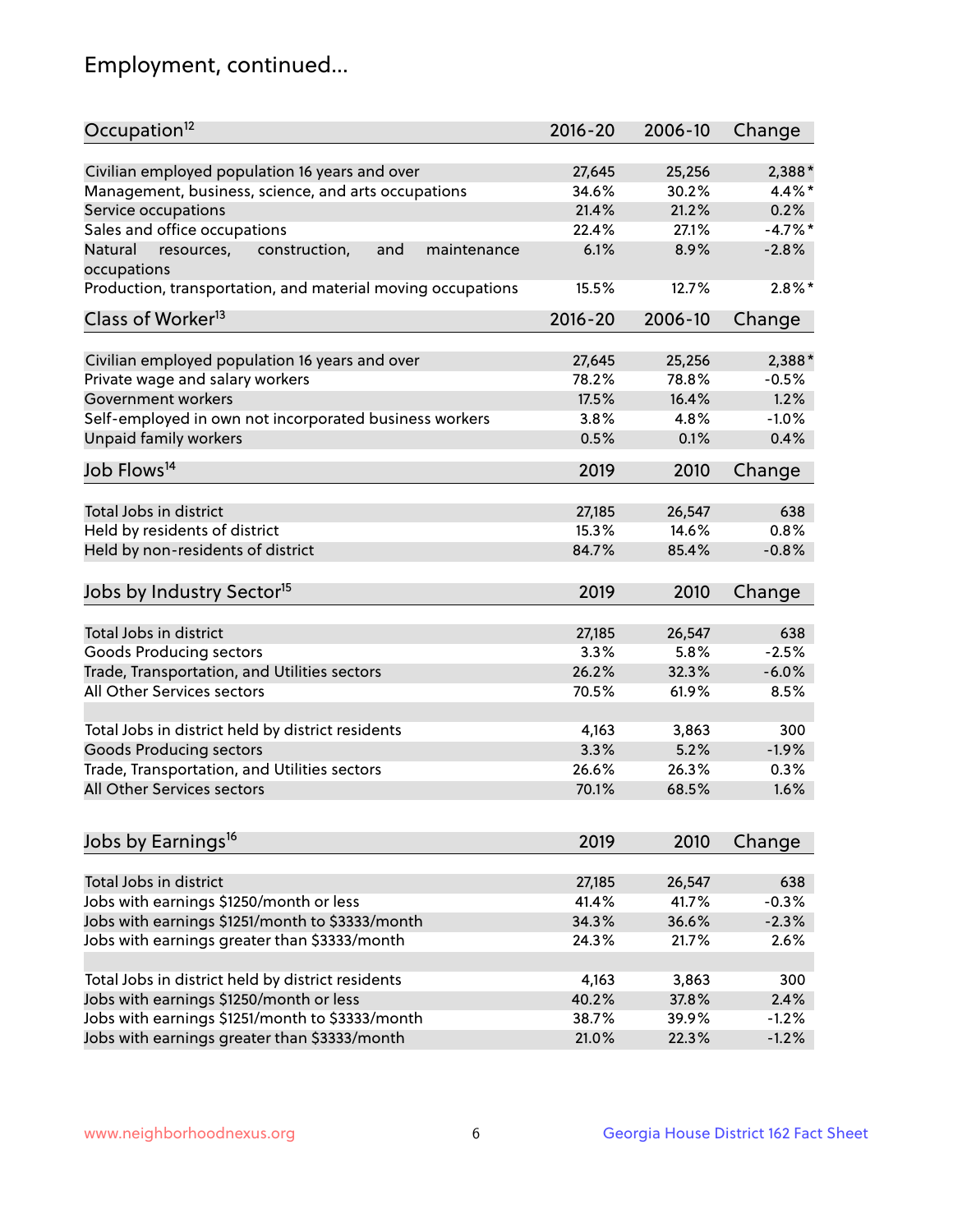## Employment, continued...

| 2019   | 2010   | Change  |
|--------|--------|---------|
|        |        |         |
| 27,185 | 26,547 | 638     |
| 30.4%  | 35.3%  | $-4.9%$ |
| 48.5%  | 50.0%  | $-1.5%$ |
| 21.1%  | 14.8%  | 6.4%    |
|        |        |         |
| 4,163  | 3,863  | 300     |
| 33.2%  | 33.3%  | $-0.1%$ |
| 45.7%  | 50.3%  | $-4.7%$ |
| 21.1%  | 16.3%  | 4.8%    |
|        |        |         |

#### Education

| School Enrollment <sup>18</sup>                | $2016 - 20$ | 2006-10 | Change                |
|------------------------------------------------|-------------|---------|-----------------------|
|                                                |             |         |                       |
| Population 3 years and over enrolled in school | 16,806      | 15,398  | 1,409                 |
| Nursery school, preschool                      | 4.4%        | 6.0%    | $-1.6%$               |
| Kindergarten                                   | 4.7%        | 5.6%    | $-0.9%$               |
| Elementary school (grades 1-8)                 | 31.4%       | 36.3%   | $-4.9%$ *             |
| High school (grades 9-12)                      | 17.9%       | 15.8%   | 2.1%                  |
| College or graduate school                     | 41.6%       | 36.4%   | 5.2%                  |
| Educational Attainment <sup>19</sup>           | $2016 - 20$ | 2006-10 | Change                |
|                                                |             |         |                       |
| Population 25 years and over                   | 37,711      | 33,281  | 4,431*                |
| Less than 9th grade                            | 3.1%        | 3.3%    | $-0.2%$               |
| 9th to 12th grade, no diploma                  | 5.8%        | 7.5%    | $-1.7%$               |
| High school graduate (includes equivalency)    | 24.8%       | 31.0%   | $-6.1\%$ <sup>*</sup> |
| Some college, no degree                        | 27.3%       | 25.6%   | 1.7%                  |
| Associate's degree                             | 9.6%        | 8.6%    | 0.9%                  |
| Bachelor's degree                              | 17.8%       | 15.5%   | $2.3\%$ *             |
| Graduate or professional degree                | 11.6%       | 8.5%    | $3.1\%$ *             |
|                                                |             |         |                       |
| Percent high school graduate or higher         | 91.1%       | 89.2%   | $1.9\%$               |
| Percent bachelor's degree or higher            | 29.4%       | 24.0%   | $5.4\%$ *             |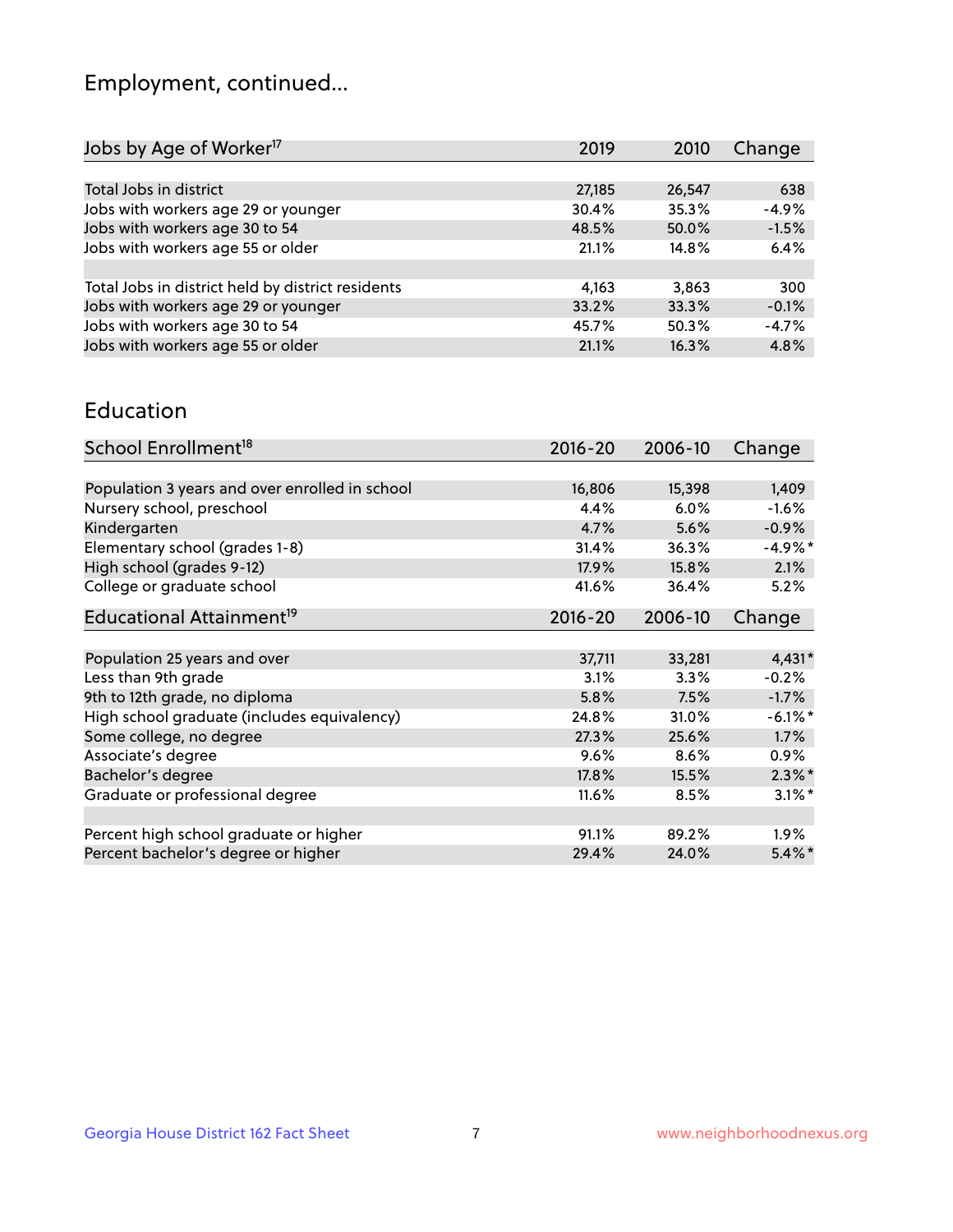## Housing

| Households by Type <sup>20</sup>                     | 2016-20     | 2006-10 | Change     |
|------------------------------------------------------|-------------|---------|------------|
|                                                      |             |         |            |
| <b>Total households</b>                              | 21,729      | 21,174  | 555        |
| Family households (families)                         | 60.2%       | 61.6%   | $-1.4%$    |
| With own children under 18 years                     | 25.2%       | 28.6%   | $-3.4%$    |
| Married-couple family                                | 36.9%       | 40.8%   | $-3.8\%$ * |
| With own children of the householder under 18 years  | 13.9%       | 16.5%   | $-2.6\%$ * |
| Male householder, no wife present, family            | 5.1%        | 4.5%    | 0.6%       |
| With own children of the householder under 18 years  | 1.8%        | 2.2%    | $-0.5%$    |
| Female householder, no husband present, family       | 18.2%       | 16.3%   | $1.9\%$    |
| With own children of the householder under 18 years  | 9.5%        | 9.9%    | $-0.4%$    |
| Nonfamily households                                 | 39.8%       | 38.4%   | 1.4%       |
| Householder living alone                             | 31.0%       | 31.3%   | $-0.3%$    |
| 65 years and over                                    | 10.3%       | 8.8%    | 1.5%       |
|                                                      |             |         |            |
| Households with one or more people under 18 years    | 28.0%       | 32.6%   | $-4.6\%$ * |
| Households with one or more people 65 years and over | 26.1%       | 17.9%   | $8.1\%$    |
|                                                      |             |         |            |
| Average household size                               | 2.53        | 2.49    | 0.04       |
| Average family size                                  | 3.21        | 3.18    | 0.03       |
|                                                      |             |         |            |
| Housing Occupancy <sup>21</sup>                      | 2016-20     | 2006-10 | Change     |
|                                                      |             |         |            |
| Total housing units                                  | 24,154      | 23,382  | $772*$     |
| Occupied housing units                               | 90.0%       | 90.6%   | $-0.6%$    |
| Vacant housing units                                 | 10.0%       | 9.4%    | 0.6%       |
|                                                      |             |         |            |
| Homeowner vacancy rate                               | 2.6         | 2.0     | 0.7        |
| Rental vacancy rate                                  | 8.3         | 9.9     | $-1.6$     |
|                                                      |             |         |            |
| Units in Structure <sup>22</sup>                     | $2016 - 20$ | 2006-10 | Change     |
|                                                      |             |         |            |
| Total housing units                                  | 24,154      | 23,382  | $772*$     |
| 1-unit, detached                                     | 54.7%       | 51.6%   | $3.1\%$ *  |
| 1-unit, attached                                     | 6.9%        | 6.3%    | 0.7%       |
| 2 units                                              | 1.7%        | 1.7%    | 0.0%       |
| 3 or 4 units                                         | 7.2%        | 7.7%    | $-0.5%$    |
| 5 to 9 units                                         | 11.6%       | 14.6%   | $-3.0\%$ * |
| 10 to 19 units                                       | 6.6%        | 5.9%    | 0.8%       |
| 20 or more units                                     | 6.9%        | 4.8%    | $2.1\%$ *  |
| Mobile home                                          | 4.2%        | 7.4%    | $-3.2\%$ * |
| Boat, RV, van, etc.                                  | 0.1%        | 0.0%    | 0.1%       |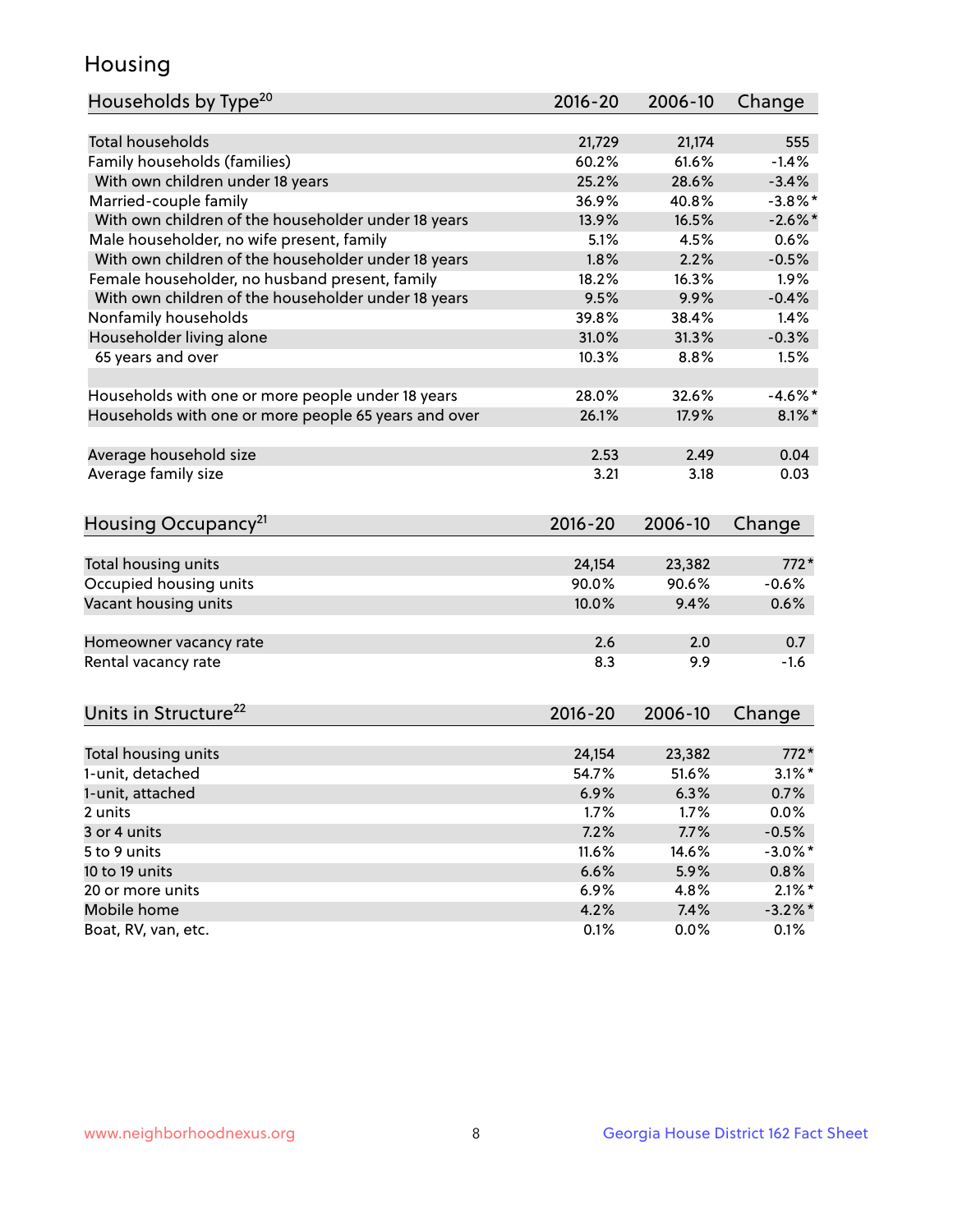## Housing, Continued...

| Year Structure Built <sup>23</sup>             | 2016-20     | 2006-10 | Change     |
|------------------------------------------------|-------------|---------|------------|
| Total housing units                            | 24,154      | 23,382  | $772*$     |
| Built 2014 or later                            | 4.0%        | (X)     | (X)        |
| Built 2010 to 2013                             | 4.1%        | (X)     | (X)        |
| Built 2000 to 2009                             | 23.3%       | 25.2%   | $-1.9%$    |
| Built 1990 to 1999                             | 15.1%       | 19.2%   | $-4.1\%$ * |
| Built 1980 to 1989                             | 18.0%       | 18.5%   | $-0.4%$    |
| Built 1970 to 1979                             | 16.0%       | 19.0%   | $-2.9%$ *  |
| Built 1960 to 1969                             | 12.7%       | 10.6%   | $2.0\%$ *  |
| Built 1950 to 1959                             | 5.5%        | 5.4%    | 0.1%       |
| Built 1940 to 1949                             | 0.5%        | 1.3%    | $-0.8%$    |
| Built 1939 or earlier                          | 0.8%        | 0.8%    | 0.0%       |
| Housing Tenure <sup>24</sup>                   | $2016 - 20$ | 2006-10 | Change     |
| Occupied housing units                         | 21,729      | 21,174  | 555        |
| Owner-occupied                                 | 49.4%       | 54.3%   | $-4.9%$ *  |
| Renter-occupied                                | 50.6%       | 45.7%   | 4.9%*      |
| Average household size of owner-occupied unit  | 2.62        | 2.49    | $0.13*$    |
| Average household size of renter-occupied unit | 2.45        | 2.49    | $-0.05$    |
| Residence 1 Year Ago <sup>25</sup>             | $2016 - 20$ | 2006-10 | Change     |
| Population 1 year and over                     | 56,890      | 53,035  | $3,854*$   |
| Same house                                     | 76.4%       | 82.8%   | $-6.4\%$ * |
| Different house in the U.S.                    | 22.0%       | 16.0%   | $6.0\%$ *  |
| Same county                                    | 11.6%       | 8.4%    | $3.2\%$ *  |
| Different county                               | 10.5%       | 7.6%    | 2.8%       |
| Same state                                     | 5.2%        | 3.4%    | 1.8%       |
| Different state                                | 5.2%        | 4.2%    | 1.0%       |
| Abroad                                         | 1.6%        | 1.1%    | 0.4%       |
| Value of Housing Unit <sup>26</sup>            | 2016-20     | 2006-10 | Change     |
| Owner-occupied units                           | 10,733      | 11,500  | $-768*$    |
| Less than \$50,000                             | 5.2%        | 5.8%    | $-0.6%$    |
| \$50,000 to \$99,999                           | 8.6%        | 7.9%    | 0.6%       |
| \$100,000 to \$149,999                         | 26.9%       | 31.1%   | $-4.1%$    |
| \$150,000 to \$199,999                         | 26.9%       | 25.6%   | 1.3%       |
| \$200,000 to \$299,999                         | 21.9%       | 17.9%   | 4.0%       |
| \$300,000 to \$499,999                         | 8.1%        | 7.0%    | 1.1%       |
| \$500,000 to \$999,999                         | 2.0%        | 3.9%    | $-2.0%$    |
| \$1,000,000 or more                            | 0.4%        | 0.7%    | $-0.3%$    |
| Median (dollars)                               | 162,875     | 158,488 | 4,387*     |
| Mortgage Status <sup>27</sup>                  | $2016 - 20$ | 2006-10 | Change     |
| Owner-occupied units                           | 10,733      | 11,500  | $-768*$    |
| Housing units with a mortgage                  | 70.4%       | 74.9%   | $-4.6\%$ * |
| Housing units without a mortgage               | 29.6%       | 25.1%   | 4.6%*      |
|                                                |             |         |            |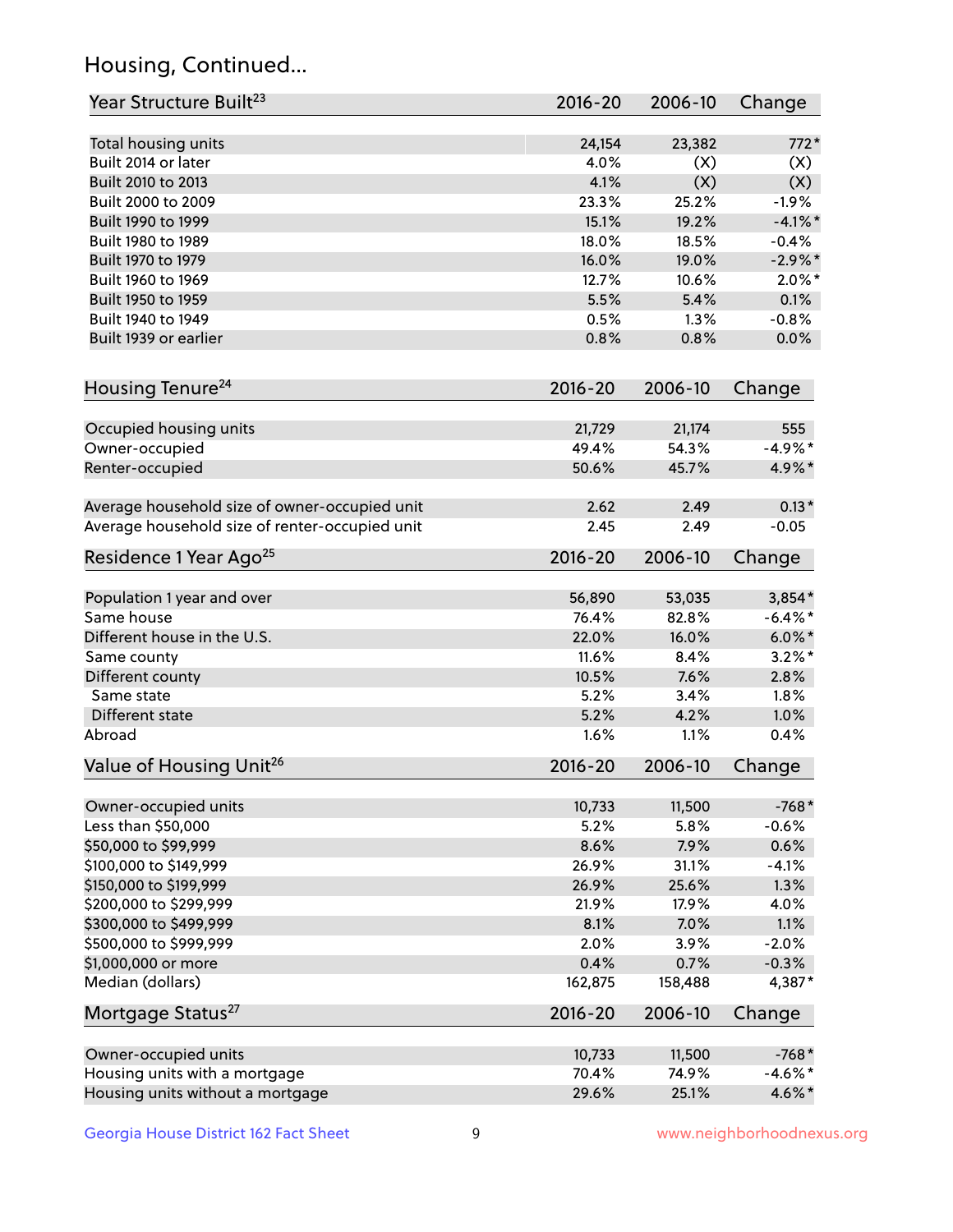## Housing, Continued...

| Selected Monthly Owner Costs <sup>28</sup>                                            | 2016-20     | 2006-10 | Change    |
|---------------------------------------------------------------------------------------|-------------|---------|-----------|
| Housing units with a mortgage                                                         | 7,554       | 8,618   | $-1,064*$ |
| Less than \$300                                                                       | 0.0%        | 0.6%    | $-0.6%$   |
| \$300 to \$499                                                                        | 0.6%        | 1.4%    | $-0.7%$   |
| \$500 to \$999                                                                        | 17.1%       | 19.1%   | $-2.0%$   |
| \$1,000 to \$1,499                                                                    | 43.2%       | 48.5%   | $-5.3%$   |
| \$1,500 to \$1,999                                                                    | 25.8%       | 16.4%   | $9.3\%$ * |
| \$2,000 to \$2,999                                                                    | 10.6%       | 10.1%   | 0.5%      |
| \$3,000 or more                                                                       | 2.6%        | 3.8%    | $-1.2%$   |
| Median (dollars)                                                                      | 1,374       | 1,266   | $108*$    |
| Housing units without a mortgage                                                      | 3,179       | 2,883   | 296       |
| Less than \$150                                                                       | 3.4%        | 3.5%    | $-0.2%$   |
| \$150 to \$249                                                                        | 7.6%        | 17.0%   | $-9.4%$   |
| \$250 to \$349                                                                        | 18.2%       | 20.1%   | $-1.9%$   |
| \$350 to \$499                                                                        | 28.8%       | 35.0%   | $-6.2%$   |
| \$500 to \$699                                                                        | 28.1%       | 17.7%   | 10.4%     |
| \$700 or more                                                                         | 14.0%       | 6.7%    | 7.3%      |
| Median (dollars)                                                                      | 447         | 382     | $65*$     |
| Selected Monthly Owner Costs as a Percentage of<br>Household Income <sup>29</sup>     | $2016 - 20$ |         | Change    |
| Housing units with a mortgage (excluding units where<br>SMOCAPI cannot be computed)   | 7,542       | 8,599   | $-1,057$  |
| Less than 20.0 percent                                                                | 43.5%       | 31.2%   | 12.3%*    |
| 20.0 to 24.9 percent                                                                  | 17.8%       | 18.0%   | $-0.2%$   |
| 25.0 to 29.9 percent                                                                  | 8.6%        | 10.6%   | $-2.1%$   |
| 30.0 to 34.9 percent                                                                  | 6.0%        | 8.5%    | $-2.4%$   |
| 35.0 percent or more                                                                  | 24.1%       | 31.8%   | $-7.6%$ * |
| Not computed                                                                          | 12          | 18      | $-7$      |
| Housing unit without a mortgage (excluding units where<br>SMOCAPI cannot be computed) | 3,088       | 2,839   | 249       |
| Less than 10.0 percent                                                                | 44.6%       | 43.8%   | 0.9%      |
| 10.0 to 14.9 percent                                                                  | 22.4%       | 21.8%   | 0.6%      |
| 15.0 to 19.9 percent                                                                  | 15.0%       | 11.6%   | 3.4%      |
| 20.0 to 24.9 percent                                                                  | 8.6%        | 3.6%    | 4.9%      |
| 25.0 to 29.9 percent                                                                  | 2.1%        | 4.9%    | $-2.7%$   |
| 30.0 to 34.9 percent                                                                  | 0.8%        | 1.5%    | $-0.7%$   |
| 35.0 percent or more                                                                  | 6.5%        | 12.9%   | $-6.3%$   |
| Not computed                                                                          | 91          | 44      | 48        |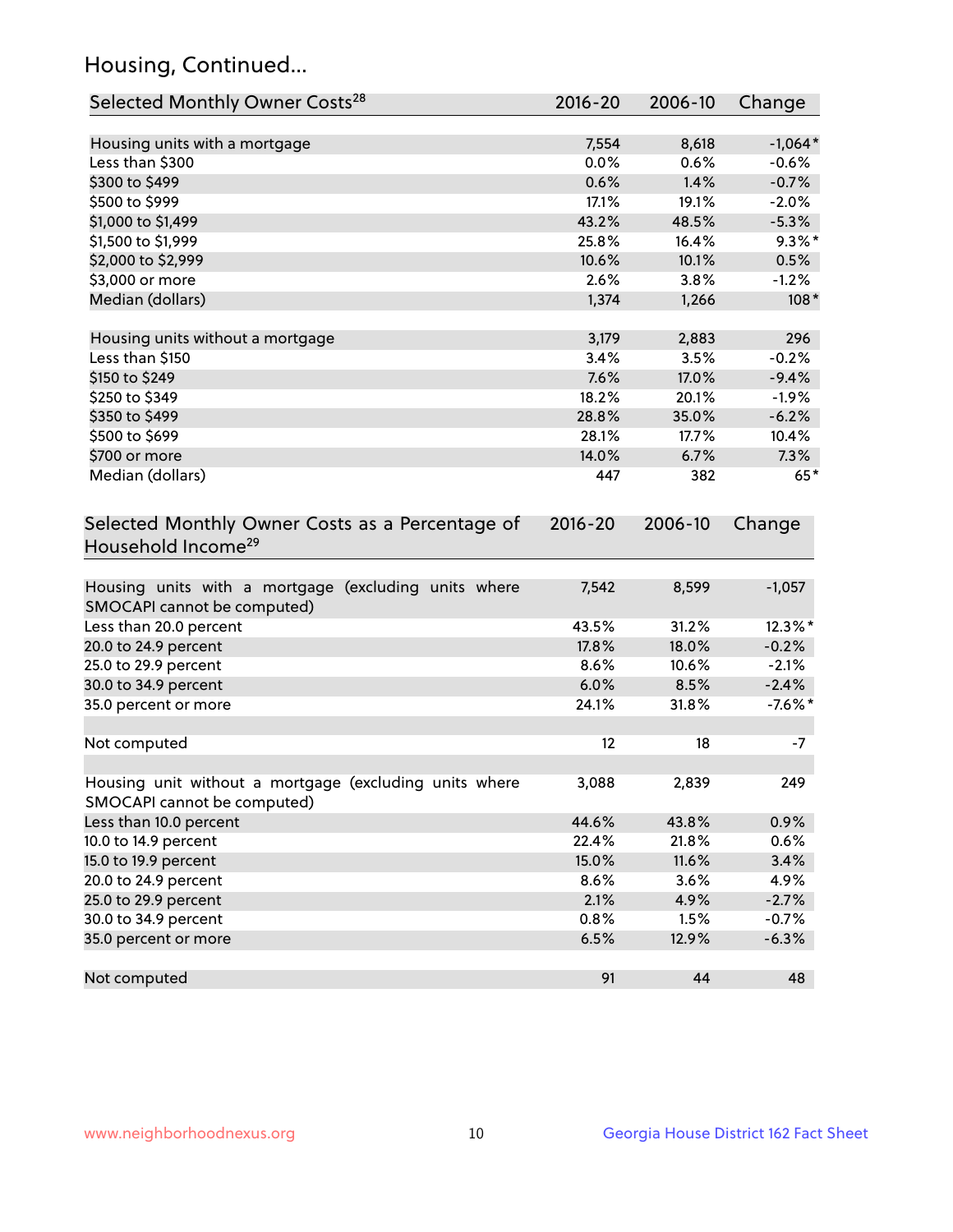## Housing, Continued...

| Gross Rent <sup>30</sup>   | 2016-20 | 2006-10 | Change      |
|----------------------------|---------|---------|-------------|
|                            |         |         |             |
| Occupied units paying rent | 10,591  | 9,378   | $1,213*$    |
| Less than \$200            | 0.3%    | 1.1%    | $-0.8%$     |
| \$200 to \$499             | 4.9%    | 4.9%    | $0.0\%$     |
| \$500 to \$749             | 8.8%    | 19.1%   | $-10.3\%$ * |
| \$750 to \$999             | 25.4%   | 43.2%   | $-17.8\%$ * |
| \$1,000 to \$1,499         | 47.1%   | 27.4%   | 19.7%*      |
| \$1,500 to \$1,999         | 10.7%   | 2.7%    | $8.0\%$ *   |
| \$2,000 or more            | 2.7%    | $1.6\%$ | 1.2%        |
| Median (dollars)           | 1,084   | 984     | $100*$      |
|                            |         |         |             |
| No rent paid               | 405     | 296     | 110         |

| Gross Rent as a Percentage of Household Income <sup>31</sup>                   | $2016 - 20$ | 2006-10 | Change  |
|--------------------------------------------------------------------------------|-------------|---------|---------|
|                                                                                |             |         |         |
| Occupied units paying rent (excluding units where GRAPI<br>cannot be computed) | 10,348      | 9,204   | 1,144   |
| Less than 15.0 percent                                                         | 12.1%       | 7.4%    | 4.7%    |
| 15.0 to 19.9 percent                                                           | 12.9%       | 11.8%   | 1.1%    |
| 20.0 to 24.9 percent                                                           | $11.8\%$    | 13.5%   | $-1.6%$ |
| 25.0 to 29.9 percent                                                           | 12.2%       | 10.7%   | 1.5%    |
| 30.0 to 34.9 percent                                                           | 8.7%        | 12.0%   | $-3.3%$ |
| 35.0 percent or more                                                           | 42.2%       | 44.6%   | $-2.3%$ |
| Not computed                                                                   | 648         | 470     | 178     |

## Transportation

| Commuting to Work <sup>32</sup>           | 2016-20 | 2006-10 | Change    |
|-------------------------------------------|---------|---------|-----------|
|                                           |         |         |           |
| Workers 16 years and over                 | 28,779  | 26,157  | $2,622*$  |
| Car, truck, or van - drove alone          | 77.3%   | 81.9%   | $-4.5%$ * |
| Car, truck, or van - carpooled            | 10.7%   | 10.9%   | $-0.2%$   |
| Public transportation (excluding taxicab) | 2.4%    | $1.7\%$ | 0.7%      |
| Walked                                    | 3.7%    | 2.3%    | 1.4%      |
| Other means                               | 2.6%    | $1.0\%$ | $1.6\%$ * |
| Worked at home                            | 3.3%    | 2.3%    | 1.0%      |
|                                           |         |         |           |
| Mean travel time to work (minutes)        | 24.1    | 20.3    | $3.8*$    |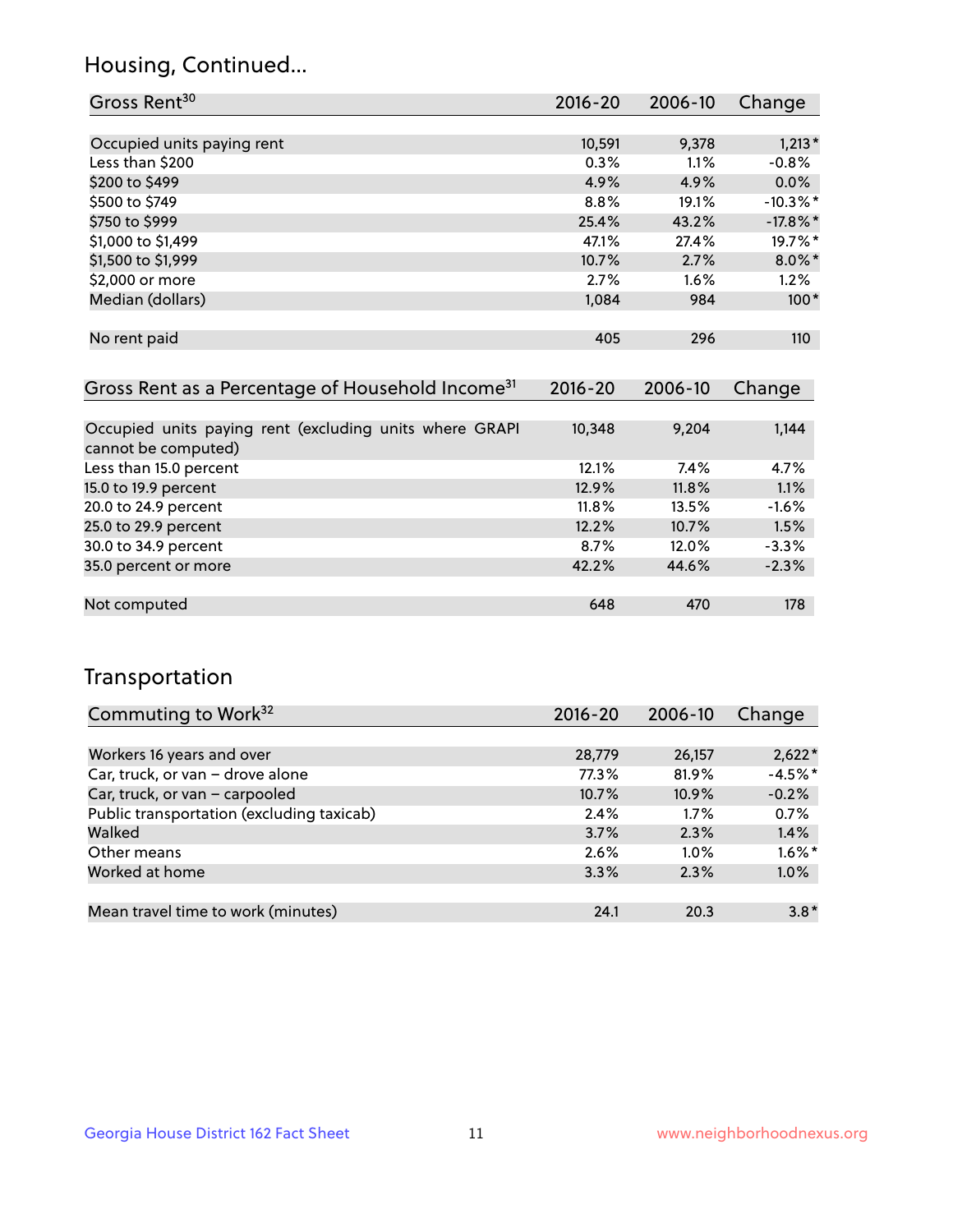## Transportation, Continued...

| Vehicles Available <sup>33</sup> | $2016 - 20$ | 2006-10 | Change     |
|----------------------------------|-------------|---------|------------|
|                                  |             |         |            |
| Occupied housing units           | 21,729      | 21,174  | 555        |
| No vehicles available            | 8.6%        | 5.6%    | $3.0\%$ *  |
| 1 vehicle available              | 36.3%       | 42.9%   | $-6.6\%$ * |
| 2 vehicles available             | 37.7%       | 38.8%   | $-1.1%$    |
| 3 or more vehicles available     | 17.4%       | 12.6%   | 4.7%       |

#### Health

| Health Insurance coverage <sup>34</sup>                 | 2016-20 |
|---------------------------------------------------------|---------|
|                                                         |         |
| Civilian Noninstitutionalized Population                | 55,619  |
| With health insurance coverage                          | 85.3%   |
| With private health insurance coverage                  | 66.0%   |
| With public health coverage                             | 32.2%   |
| No health insurance coverage                            | 14.7%   |
| Civilian Noninstitutionalized Population Under 19 years | 13,424  |
| No health insurance coverage                            | 9.4%    |
| Civilian Noninstitutionalized Population 19 to 64 years | 34,843  |
| In labor force:                                         | 27,860  |
| Employed:                                               | 25,497  |
| With health insurance coverage                          | 81.0%   |
| With private health insurance coverage                  | 76.3%   |
| With public coverage                                    | 8.4%    |
| No health insurance coverage                            | 19.0%   |
| Unemployed:                                             | 2,362   |
| With health insurance coverage                          | 59.8%   |
| With private health insurance coverage                  | 44.8%   |
| With public coverage                                    | 28.3%   |
| No health insurance coverage                            | 40.2%   |
| Not in labor force:                                     | 6,984   |
| With health insurance coverage                          | 85.0%   |
| With private health insurance coverage                  | 57.0%   |
| With public coverage                                    | 41.5%   |
| No health insurance coverage                            | 15.0%   |